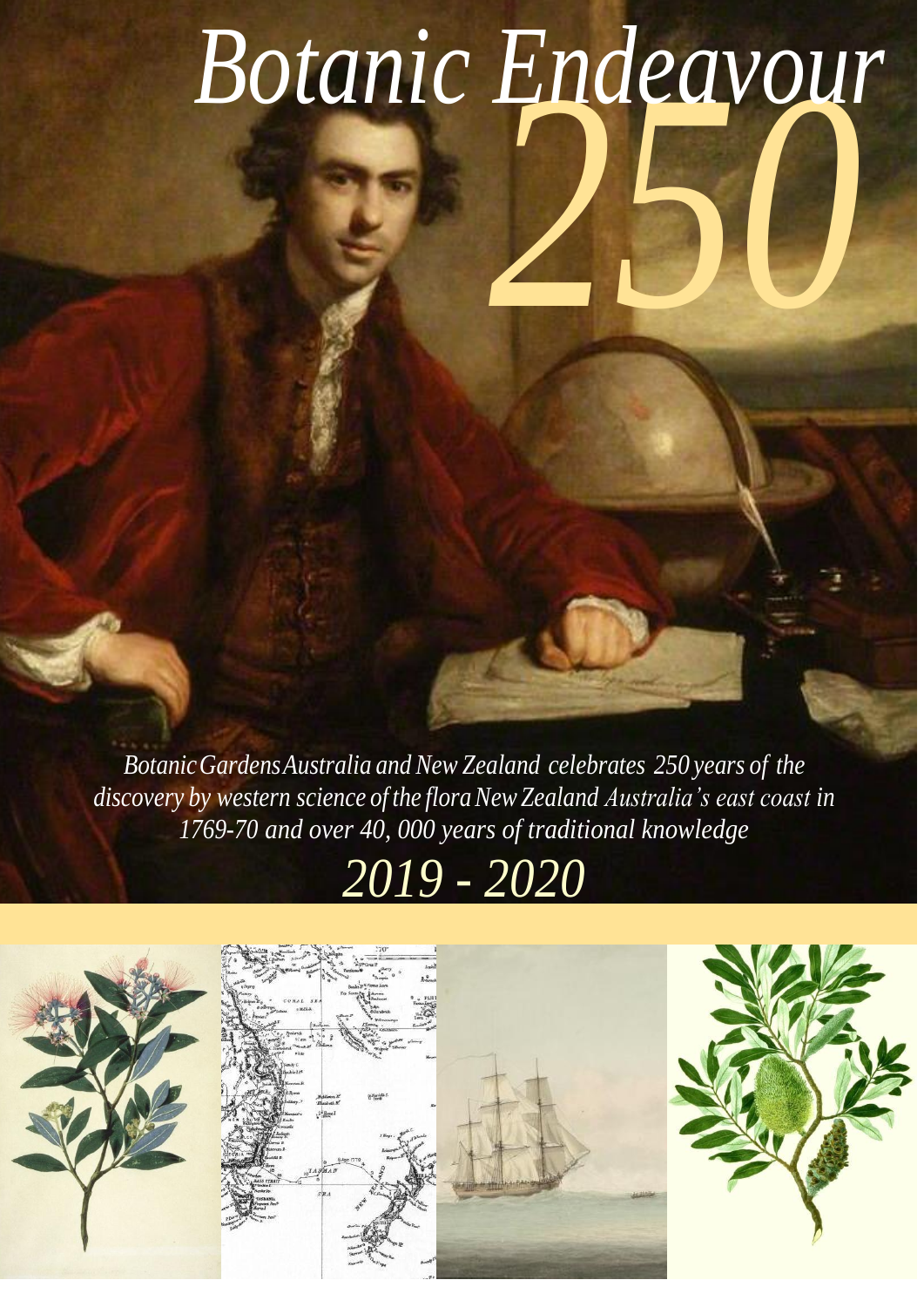## **[Register your event details here.](http://events.constantcontact.com/register/event?llr=fh7pmmjab&oeidk=a07eg5ma43v44b4ed4a)**

### **Botanic Endeavour 250** *Our plants our future*

In 2019 and 2020, botanic gardens and arboreta throughout Australia and New Zealand will commemorate the anniversary 'voyage of discovery' by Captain James Cook in the barque 'Endeavour' during which Joseph Banks and Daniel Solander made a comprehensive collection of flora. Cook mapped the entire coastline of New Zealand in 1769 before traversing the east coast of Australia in 1770 from Point Hicks to Cape York.

Pressings of over 520 new taxa unknown to western science were collected along the route up the east coast of Australia and these, along with thousands of botanical illustrations, somehow made it back to England in the face of shipwreck, waterlogging and the dank and humid conditions below decks.

The rich abundance of diverse flora excited the botanic world and ultimately led to the settlement of the new colony. 2019 in New Zealand and 2020 in Australia marks the 250<sup>th</sup> anniversary of these flora discoveries by western science.

#### **Our Australian indigenous heritage**

Prior to 1770, the original custodians of Australia lived in harmony with the land for over 40, 000 yearsand discovered the ethnobotanic use for Australia's native flora for food, medicine, tools, clothing, and building materials.

After the recording of such unusual and previously undocumented flora along the journey, Banks became a lifelong advocate for the settlement of the 'new continent' at Botany Bay. He was actively involved in the young colony.

After settlement by Europeans, the significance of our wild landscapes as a place to sustainably harvest for these purposes was often overlooked. Intrepid explorers succumbed to exposure and lack of food with much to sustain them close at hand, or paid the price for consuming plants that looked, smelled or even tasted edible, but were highly poisonous. Native forests became resources to be swiftly used, or an impediment to farming and the growth of our cities and were rapidly cleared, impacting not just the viability of flora, but also the native fauna at an alarming rate.

Slowly the mindset of the greater populace changed – national parks and reserves were declared, native plants were more widely appreciated and began appearing in gardens and their use and appreciation in modern culture was cemented. Today new technologies are exploring our native species as medicines and the conservation of those species of which little remain in the wild as a national priority.

Today, botanic gardens and arboreta are working with key partners and stakeholders in educating the community of the importance of our native plants and actively conserving species at risk of extinction in the wild via the Australian Seed Bank Partnership under the Millennium Seed Bank Project.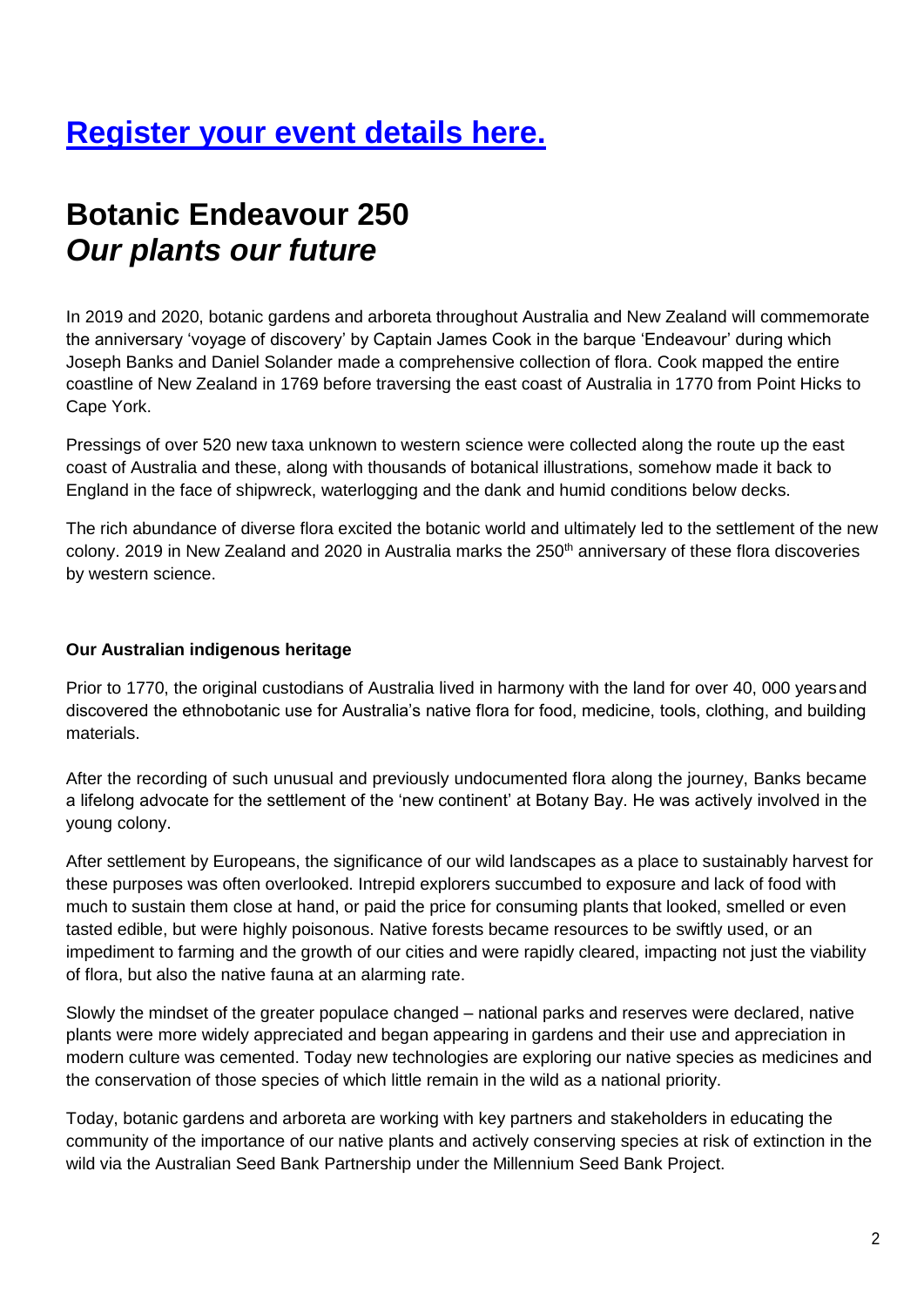#### **(NZ insert information here)**

**Hamilton Gardens Whangarei Quarry Gardens Auckland Botanic Gardens Eastwoodhill Arboretum, National Arboretum of New Zealand, Gisbourne Dunedin Botanic Garden Christchurch Botanic Gardens Botanic Gardens of Wellington Tūpare, Pukeiti and Hollard Gardens**

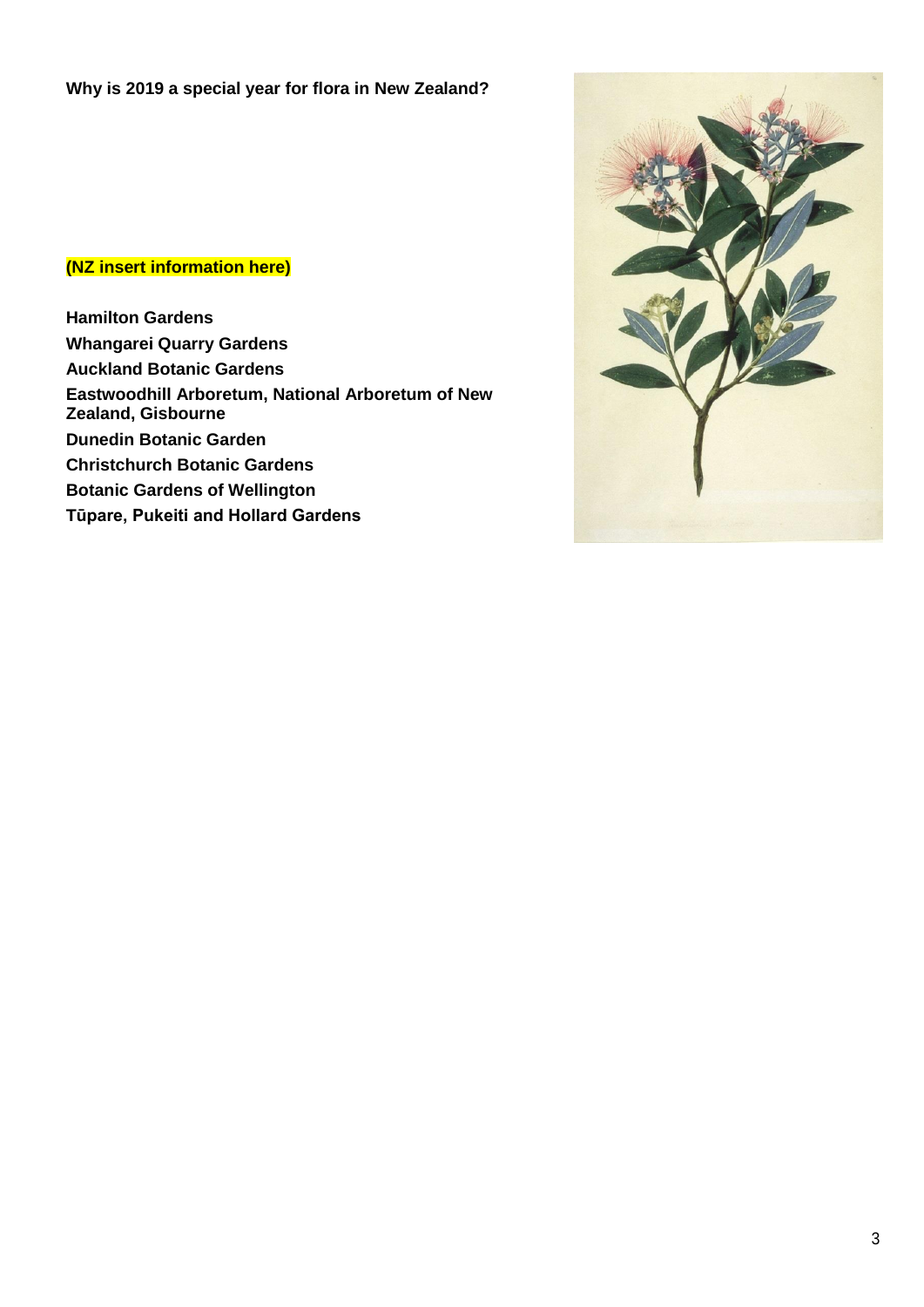#### **Why is 2020 a special year for flora in Australia?**

At each of their landings Banks and Solander made extensive observations and collections of the local flora. The following table matches the current locations of botanic gardens and arboreta with the journey.

As well as the botanists, the Endeavour also saw a team of botanical illustrators join the voyage - but all perish along the route. Banks' artists were John Reynolds, Sydney Parkinson, and Alexander Buchan - Parkinson is the best known of these, as he wrote an account of the voyage which was published in 1784. Without their work, the colours of the new flora as it was collected, before fading to brown and black, would never had led to the accurate illustrations produced in Bank's florilegium many years later.



| <b>Victoria</b>                                      |                                                             |                                                                                                                                                                                                                                                               |
|------------------------------------------------------|-------------------------------------------------------------|---------------------------------------------------------------------------------------------------------------------------------------------------------------------------------------------------------------------------------------------------------------|
| April 19 & 20 Point Hicks, Ram head & Cape<br>Howe   |                                                             | • Sale Botanic Gardens                                                                                                                                                                                                                                        |
| <b>New South Wales</b>                               |                                                             |                                                                                                                                                                                                                                                               |
| April 21 Mount Dromedary, Batemans Bay, Red<br>Point |                                                             | · Eurobodalla Regional Botanic Gardens,<br>• Australian National Botanic Gardens,<br>• National Arboretum<br>• Boodooree National Park                                                                                                                        |
| April 28 - May 5 Botany Bay, Port Jackson            |                                                             | • Wollongong Botanic Gardens<br>• Illawara Grevillea Park<br>• Royal Botanic Gardens Sydney<br>• Auburn Botanic Gardens<br>• The Australian Botanic Gardens (Mt Annan)<br>• Blue Mountains Botanic Gardens (Mt Tomah)<br>• Southern Highlands Botanic Gardens |
| May 11<br>Hawke                                      | Port Stephens, Cape                                         | • Hunter Region Botanic Gardens<br>• Burrendong Botanic Gardens and Arboretum<br>• Orange Botanic Gardens<br>• Tamworth Botanic Gardens                                                                                                                       |
| <b>May 12</b>                                        | The Three Brothers,<br>Smoky Cape, Solitary<br><b>Isles</b> | • North Coast Regional Botanic Gardens                                                                                                                                                                                                                        |
| <b>May 15</b>                                        | Cape Byron                                                  | • Lismore Rainforest Botanic Garden                                                                                                                                                                                                                           |
| May 16                                               | Mount Warning                                               | • Tweed Botanic Garden (in planning)                                                                                                                                                                                                                          |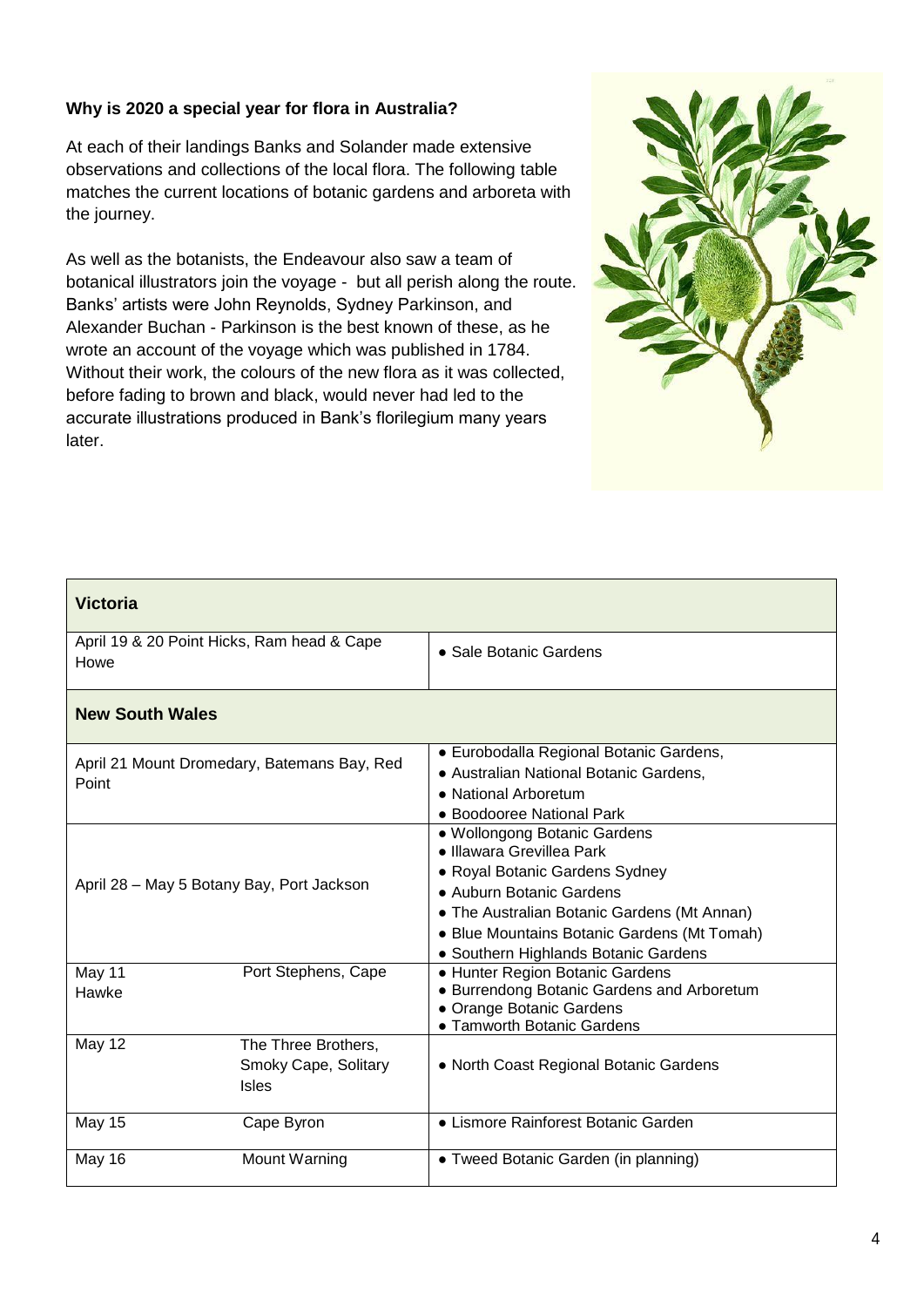| Queensland                                                         |                                                                                                                                |  |
|--------------------------------------------------------------------|--------------------------------------------------------------------------------------------------------------------------------|--|
| May 16 Point Danger                                                | · Gold Coast Regional Botanic Gardens<br>• Tamborine Mountain Botanic Gardens                                                  |  |
|                                                                    | Brisbane's Botanic Gardens:                                                                                                    |  |
| May 17 Cape Moreton, Morton Bay                                    | • Brisbane Botanic Gardens Mt Coot-tha,<br>• City Botanic Gardens,<br>• Sherwood Arboretum                                     |  |
|                                                                    | • Redcliffe Botanic Garden                                                                                                     |  |
|                                                                    | • Rosewood Scrub Arboretum                                                                                                     |  |
|                                                                    | Toowoomba's Botanic Gardens:                                                                                                   |  |
|                                                                    | • Queens Park and Botanic Gardens<br>• Peacehaven Botanic Park                                                                 |  |
| May 18 The Glass Houses, Double Island Point                       | • Maroochy Bushland Botanic Garden<br>• Noosa Botanic Garden                                                                   |  |
| May 19 Indian Head, Hervey's Bay                                   | • Great Sandy Region Botanic Gardens - Hervey Bay,<br>• Phillips Botanical Gardens, Maryborough<br>• Bundaberg Botanic Gardens |  |
| May 23 - 25 Bustard Bay, Cape Capricorn                            | . Tondoon Botanic Gardens, Gladstone                                                                                           |  |
| May 26 Keppel Isles, Keppel Bay, Cape<br>Manyfold, Shoal Water Bay | • Rockhampton Botanic Gardens                                                                                                  |  |
| May 28 - June 2 Northumberland Isles, Broad<br>Sound, Slade Point  | • Mackay Regional Botanic Gardens                                                                                              |  |
| June 4 Whitsundays Passage, Cape Gloucester                        | • Whitsunday Botanic Gardens                                                                                                   |  |
|                                                                    | Townsville's Botanic Gardens:                                                                                                  |  |
| June 6 Magnetic Island, Cleveland Bay, Palm<br>Isles               | • Anderson Gardens,<br>• Dan Gleeson Memorial Gardens,<br>• The Palmetum,<br>• Queens Gardens                                  |  |
| June 8 Halifax Bay, Dunk Island                                    | · Bill Markwell Botanical Gardens, Innisfail                                                                                   |  |
| June 9 Frankland Islands, Cape Grafton, Fitzroy<br>Island          | • Cairns Botanic Garden                                                                                                        |  |
| June 10 Green Isle, Trinity Bay, Cape Tribulation,                 | • Mossman Botanic Gardens                                                                                                      |  |
| June 17 - August 3 Endeavour River                                 | • Cooktown Botanic Garden - commemorations finish<br>with the Cooktown 2020 - A shared history festival                        |  |

On August 11 - 22 The Endeavour sailed past Lizard Island, Eagle Island, Cape Grenville, Cape York, Possession Island and on August 22 - 23 - Endeavour Strait, Prince of Wales's Isles, Booby Island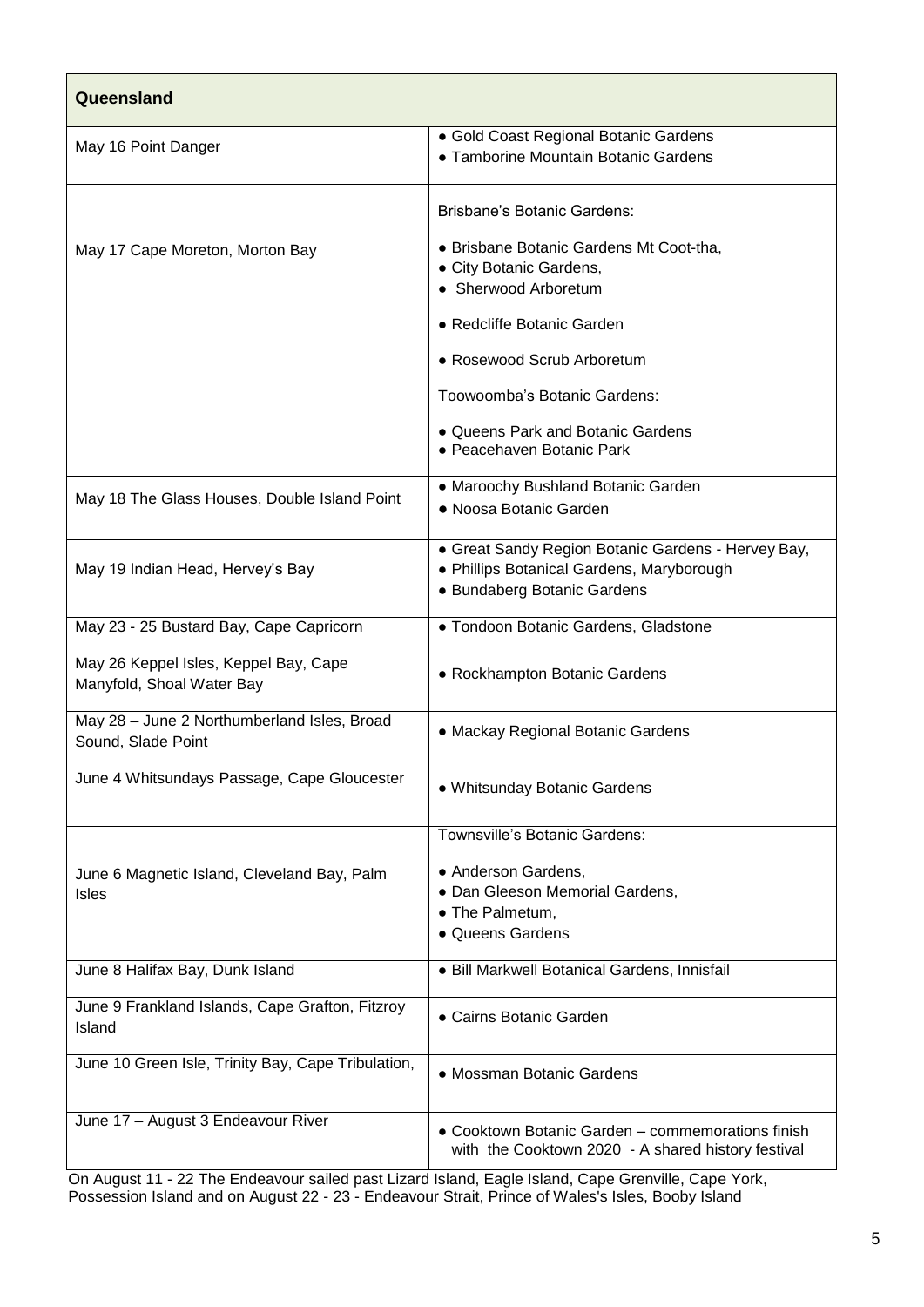#### **Towards 2019/2020**

Botanic gardens and arboreta along the route will develop a variety of new displays, exhibitions and rolling events to commemorate this historic event – commencing at ……….. in New Zealand in 2019 and finishing in Cooktown, far north Queensland in August 2020.

Prior to 1770, the original custodians of Australia for over 40, 000 years discovered the ethnobotanic use of Australia's native flora for food, medicine, tools and building materials. Today, botanic gardens are key places to work together to further reconciliation by adding an extra dimension to this botanical story through the dual stories of indigenous and European use of native plants.

Botanic gardens and arboreta throughout Australia not directly along the route, will also be participating in the commemoration and promotion of the event.

#### **How are botanic gardens and arboreta commemorating this event?**

Botanic Gardens, arboreta and local communities will all be involved in individual and unique ways.

**Brisbane's three botanic treasures** – Brisbane Botanic Gardens Mt Coot-tha, City Botanic Gardens and Sherwood Arboretum are planning to commemorate 2020 with a number of events and installations:

- new Australian native plant gardens included the Banks and Solander display in the new Botanic Discoveries Garden will interpret the voyage by showcasing the plants collected and recorded by Banks and Solander – particularly Queensland species,
- interpretative signage and digital media that acknowledges the traditional owners as custodians of the land and the many stories involving the use of Australian native flora, especially in the greater Brisbane area,
- Australian Association Friends of Botanic Gardens Conference to be held at Brisbane Botanic Gardens Mt Coot-tha
- Exhibition of flora collected by the expedition by The Botanical Artists' Society of Queensland
- Guided and self-guided walks and a specific schools education programs linked with the National Curriculum,
- Commemorative native tree plantings of species collected by Banks and Solander at all three sites.

The Queensland Herbarium, located at Brisbane Botanic Gardens Mt Coot-tha holds 135 of the original collected specimens of Banks and Solander, an amazing resource to be able to view today the plants touched by the hand of these avid botanists almost 250 years ago. Tours will be available to

**Cooktown Botanic Gardens** will be at the centre of the Cooktown 2020 - A Shared History event held over the 7 week the Endeavour was stranded and repaired on the banks of the Endeavour River - today's Cooktown. Major events will include Banks' Florilegium, Guided botanic regional tours, Botanic Gardens of Australia & New Zealand Queensland Region conference and Opera in the gardens. For more information, visit [www.cooktown2020.com](http://www.cooktown2020.com/)

These events will conclude the commemoration of Banks and Solander in August 2020.